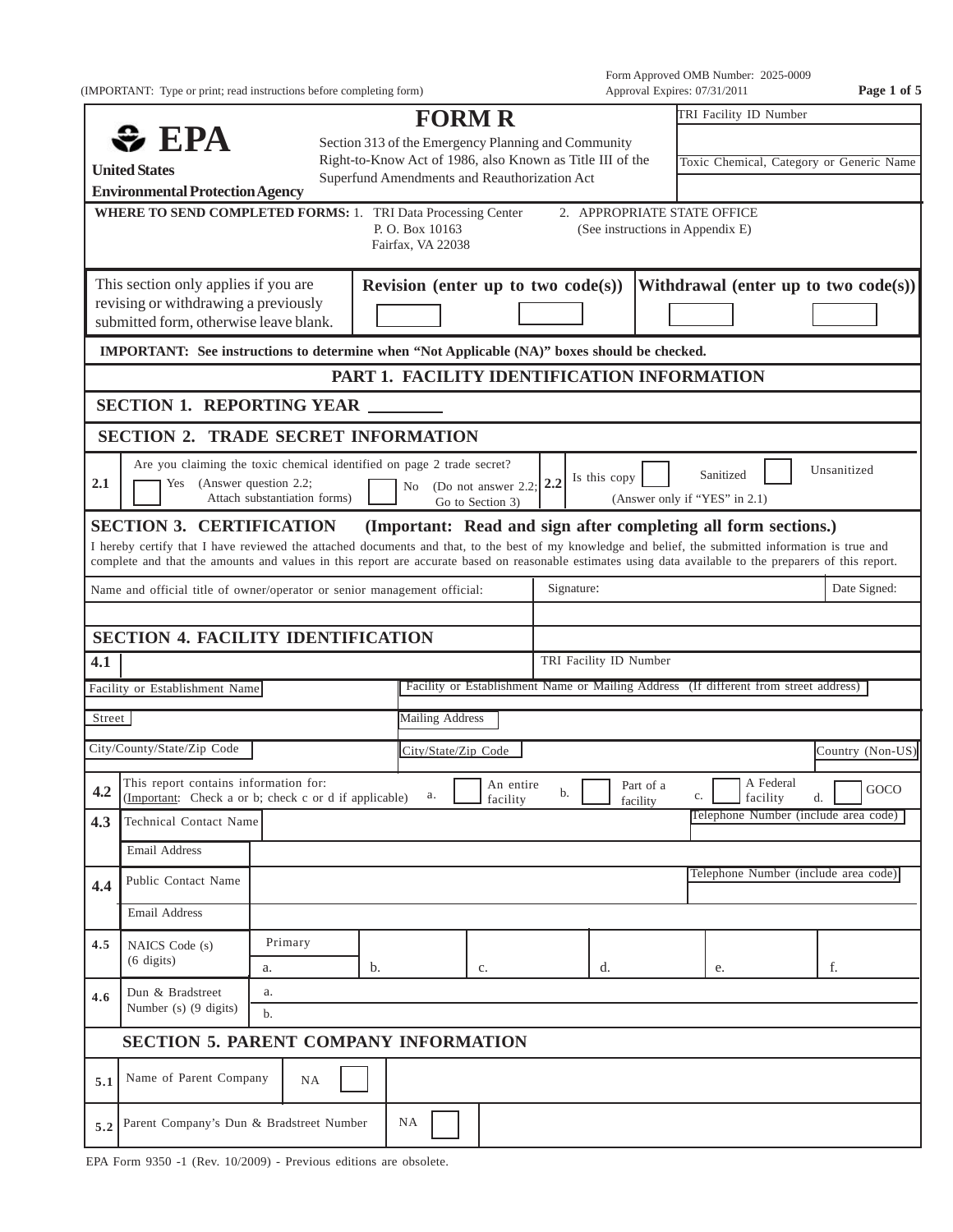|                              | (IMPORTANT: Type or print; read instructions before completing form)                                                                                   |                                                                                                                                        | Approval Expires: 07/31/2011                                                |                                                                                  | Page 2 of 5 |
|------------------------------|--------------------------------------------------------------------------------------------------------------------------------------------------------|----------------------------------------------------------------------------------------------------------------------------------------|-----------------------------------------------------------------------------|----------------------------------------------------------------------------------|-------------|
|                              |                                                                                                                                                        | <b>FORM R</b>                                                                                                                          |                                                                             | TRI Facility ID Number                                                           |             |
|                              | PART II. TOXIC CHEMICAL RELEASE INVENTORY REPORTING FORM                                                                                               |                                                                                                                                        |                                                                             | Toxic Chemical, Category or Generic Name                                         |             |
|                              | <b>SECTION 1. TOXIC CHEMICAL IDENTITY</b>                                                                                                              |                                                                                                                                        | (Important: DO NOT complete this section if you completed Section 2 below.) |                                                                                  |             |
| 1.1                          | CAS Number (Important: Enter only one number exactly as it appears on the Section 313 list. Enter category code if reporting a chemical category.)     |                                                                                                                                        |                                                                             |                                                                                  |             |
| 1.2                          | Toxic Chemical or Chemical Category Name (Important: Enter only one name exactly as it appears on the Section 313 list.)                               |                                                                                                                                        |                                                                             |                                                                                  |             |
| 1.3                          | Generic Chemical Name (Important: Complete only if Part 1, Section 2.1 is checked "yes". Generic Name must be structurally descriptive.)               |                                                                                                                                        |                                                                             |                                                                                  |             |
|                              | <b>SECTION 2. MIXTURE COMPONENT IDENTITY</b>                                                                                                           |                                                                                                                                        | (Important: DO NOT complete this section if you completed Section 1 above.) |                                                                                  |             |
| 2.1                          | Generic Chemical Name Provided by Supplier (Important: Maximum of 70 characters, including numbers, letters, spaces and punctuation.)                  |                                                                                                                                        |                                                                             |                                                                                  |             |
|                              | SECTION 3. ACTIVITIES AND USES OF THE TOXIC CHEMICAL AT THE FACILITY<br>(Important: Check all that apply.)                                             |                                                                                                                                        |                                                                             |                                                                                  |             |
| 3.1                          | Manufacture the toxic chemical:                                                                                                                        | Process the toxic chemical:<br>3.2                                                                                                     | 3.3                                                                         | Otherwise use the toxic chemical:                                                |             |
| a.<br>$\mathbf{C}$<br>d<br>e | $\mathbf{b}$ .<br>Produce<br>Import<br>If produce or import<br>For on-site use/processing<br>For sale/distribution<br>As a byproduct<br>As an impurity | As a reactant<br>a.<br>As a formulation component<br>b.l<br>c.<br>As an article component<br>d.<br>Repackaging<br>As an impurity<br>е. | a.<br>b.<br>C.                                                              | As a chemical processing aid<br>As a manufacturing aid<br>Ancillary or other use |             |
|                              | SECTION 4. MAXIMUM AMOUNT OF THE TOXIC CHEMICAL ON SITE AT ANY TIME DURING THE CALENDAR YEAR                                                           |                                                                                                                                        |                                                                             |                                                                                  |             |
| 4.1                          |                                                                                                                                                        | (Enter two digit code from instruction package.)                                                                                       |                                                                             |                                                                                  |             |
|                              | <b>SECTION 5.</b>                                                                                                                                      | QUANTITY OF THE TOXIC CHEMICAL ENTERING EACH ENVIRONMENTAL MEDIUM ONSITE                                                               |                                                                             |                                                                                  |             |
|                              |                                                                                                                                                        | A. Total Release<br>(pounds/year*)<br>(Enter a range code <sup>**</sup> or estimate)                                                   | <b>B.</b> Basis of Estimate<br>(enter code)                                 | C. % From Stormwater                                                             |             |
| 5.1                          | Fugitive or non-point<br>$\mathbf{NA}$<br>air emissions                                                                                                |                                                                                                                                        |                                                                             |                                                                                  |             |
| 5.2                          | Stack or point<br>$\mathbf{NA}$<br>air emissions                                                                                                       |                                                                                                                                        |                                                                             |                                                                                  |             |
| 5.3                          | Discharges to receiving streams or<br>water bodies (enter one name per box)                                                                            |                                                                                                                                        |                                                                             |                                                                                  |             |
|                              | <b>Stream or Water Body Name</b>                                                                                                                       |                                                                                                                                        |                                                                             |                                                                                  |             |
| 5.3.1                        |                                                                                                                                                        |                                                                                                                                        |                                                                             |                                                                                  |             |

| 5.3   | Discharges to receiving streams or<br>water bodies (enter one name per box)                                                                                                                          |  |  |  |  |  |  |  |  |  |
|-------|------------------------------------------------------------------------------------------------------------------------------------------------------------------------------------------------------|--|--|--|--|--|--|--|--|--|
|       | Stream or Water Body Name                                                                                                                                                                            |  |  |  |  |  |  |  |  |  |
| 5.3.1 |                                                                                                                                                                                                      |  |  |  |  |  |  |  |  |  |
| 5.3.2 |                                                                                                                                                                                                      |  |  |  |  |  |  |  |  |  |
| 5.3.3 |                                                                                                                                                                                                      |  |  |  |  |  |  |  |  |  |
|       | If additional pages of Part II, Section 5.3 are attached, indicate the total number of pages in this box<br>and indicate the Part II, Section 5.3 page number in this box.<br>(example: 1,2,3, etc.) |  |  |  |  |  |  |  |  |  |

EPA Form 9350 -1 (Rev. 10/2009) - Previous editions are obsolete.

\*For Dioxin or Dioxin-like compounds, report in grams/year.

\*\* Range Codes: A=  $1-10$  pounds; B=  $11-499$  pounds; C=  $500-999$  pounds.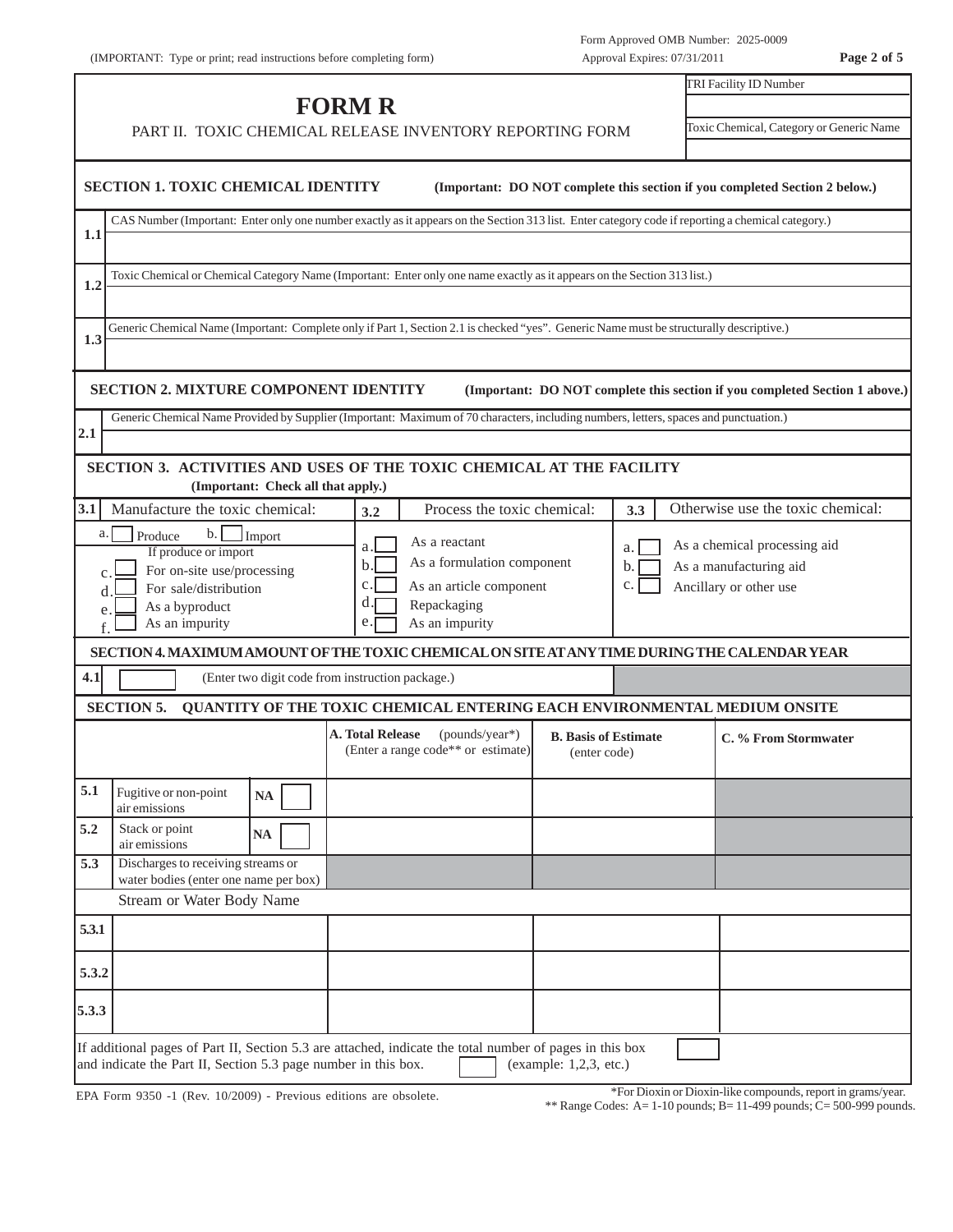## **FORM R** PART II. CHEMICAL - SPECIFIC INFORMATION (CONTINUED)

Toxic Chemical, Category or Generic Name

TRI Facility ID Number

|                     | SECTION 5. QUANTITY OF THE TOXIC CHEMICAL ENTERING EACH ENVIRONMENTAL MEDIUM ON SITE (continued)                                                              |              |                      |                                              |                        |     |                                             |     |                     |
|---------------------|---------------------------------------------------------------------------------------------------------------------------------------------------------------|--------------|----------------------|----------------------------------------------|------------------------|-----|---------------------------------------------|-----|---------------------|
|                     |                                                                                                                                                               | <b>NA</b>    | code ** or estimate) | A. Total Release (pounds/year*) (enter range |                        |     | <b>B.</b> Basis of Estimate<br>(enter code) |     |                     |
| 5.4.1               | Underground Injection onsite<br>to Class I Wells                                                                                                              |              |                      |                                              |                        |     |                                             |     |                     |
| 5.4.2               | Underground Injection onsite<br>to Class II-V Wells                                                                                                           |              |                      |                                              |                        |     |                                             |     |                     |
| 5.5                 | Disposal to land onsite                                                                                                                                       |              |                      |                                              |                        |     |                                             |     |                     |
| 5.5.1A              | <b>RCRA Subtitle C landfills</b>                                                                                                                              |              |                      |                                              |                        |     |                                             |     |                     |
| 5.5.1B              | Other landfills                                                                                                                                               |              |                      |                                              |                        |     |                                             |     |                     |
| 5.5.2               | Land treatment/application<br>farming                                                                                                                         |              |                      |                                              |                        |     |                                             |     |                     |
| 5.5.3A              | RCRA Subtitle C<br>surface impoundments                                                                                                                       |              |                      |                                              |                        |     |                                             |     |                     |
|                     | 5.5.3B Other surface impoundments                                                                                                                             |              |                      |                                              |                        |     |                                             |     |                     |
| 5.5.4               | Other disposal                                                                                                                                                |              |                      |                                              |                        |     |                                             |     |                     |
|                     | SECTION 6. TRANSFERS OF THE TOXIC CHEMICAL IN WASTES TO OFF-SITE LOCATIONS                                                                                    |              |                      |                                              |                        |     |                                             |     |                     |
|                     | 6.1 DISCHARGES TO PUBLICLY OWNED TREATMENT WORKS (POTWs)                                                                                                      |              |                      |                                              |                        |     |                                             |     |                     |
|                     | 6.1.A Total Quantity Transferred to POTWs and Basis of Estimate                                                                                               |              |                      |                                              |                        |     |                                             |     |                     |
|                     | 6.1.A.1 Total Transfers (pounds/year*)                                                                                                                        |              | 6.1.A.2              | <b>Basis of Estimate</b>                     |                        |     |                                             |     |                     |
|                     | (enter range code ** or estimate)                                                                                                                             |              |                      | (enter code)                                 |                        |     |                                             |     |                     |
| 6.1.B               | POTW Name                                                                                                                                                     |              |                      |                                              |                        |     |                                             |     |                     |
|                     | <b>POTW Address</b>                                                                                                                                           |              |                      |                                              |                        |     |                                             |     |                     |
| City                |                                                                                                                                                               | <b>State</b> | County               |                                              |                        |     |                                             | Zip |                     |
| 6.1.B               | POTW Name                                                                                                                                                     |              |                      |                                              |                        |     |                                             |     |                     |
| <b>POTW Address</b> |                                                                                                                                                               |              |                      |                                              |                        |     |                                             |     |                     |
| City                |                                                                                                                                                               | <b>State</b> | County               |                                              |                        |     |                                             | Zip |                     |
| in this box         | If additional pages of Part II, Section 6.1 are attached, indicate the total number of pages<br>and indicate the Part II, Section 6.1 page number in this box |              |                      |                                              | (example: 1,2,3, etc.) |     |                                             |     |                     |
|                     | SECTION 6.2 TRANSFERS TO OTHER OFF-SITE LOCATIONS                                                                                                             |              |                      |                                              |                        |     |                                             |     |                     |
| 6.2.                | Off-Site EPA Identification Number (RCRAID No.)                                                                                                               |              |                      |                                              |                        |     |                                             |     |                     |
|                     | Off-Site Location Name                                                                                                                                        |              |                      |                                              |                        |     |                                             |     |                     |
|                     | Off-Site Address                                                                                                                                              |              |                      |                                              |                        |     |                                             |     |                     |
| City                |                                                                                                                                                               | State        | County               |                                              |                        | Zip |                                             |     | Country<br>(Non-US) |
|                     | Is location under control of reporting facility or parent company?                                                                                            |              |                      |                                              | Yes                    |     |                                             | No  |                     |
|                     |                                                                                                                                                               |              |                      |                                              |                        |     |                                             |     |                     |

EPA Form 9350 -1 (Rev. 10/2009) - Previous editions are obsolete.

\* For Dioxin or Dioxin-like compounds, report in grams/year

\*\* Range Codes: A=1-10 pounds: B=1-499 pounds; C=500 - 999 pounds.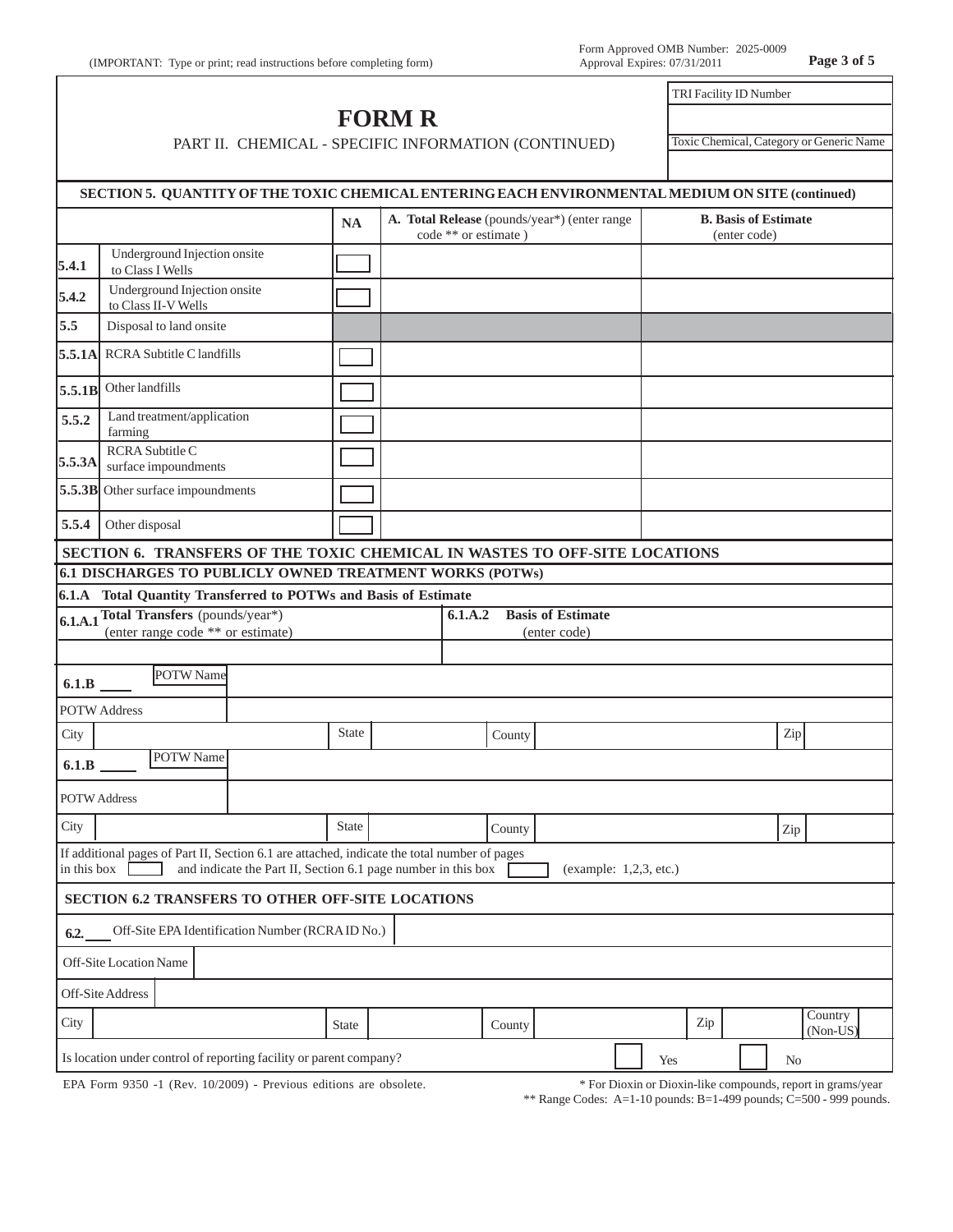|                                                   |                                                                      |       | <b>FORM R</b>     |                                                                                |                     |                                                    |      | TRI Facility ID Number                                                         |
|---------------------------------------------------|----------------------------------------------------------------------|-------|-------------------|--------------------------------------------------------------------------------|---------------------|----------------------------------------------------|------|--------------------------------------------------------------------------------|
|                                                   |                                                                      |       |                   |                                                                                |                     | PART II. CHEMICAL-SPECIFIC INFORMATION (CONTINUED) |      | Toxic Chemical, Category or Generic Name                                       |
|                                                   | SECTION 6.2 TRANSFERS TO OTHER OFF-SITE LOCATIONS (CONTINUED)        |       |                   |                                                                                |                     |                                                    |      |                                                                                |
|                                                   | A. Total Transfers (pounds/year*)<br>(enter range code**or estimate) |       |                   | <b>B.</b> Basis of Estimate<br>(enter code)                                    |                     |                                                    |      | C. Type of Waste Treatment/Disposal/<br>Recycling/Energy Recovery (enter code) |
| 1.                                                |                                                                      |       | 1.                |                                                                                |                     |                                                    | 1. M |                                                                                |
| 2.                                                |                                                                      |       | 2.                |                                                                                |                     |                                                    | 2. M |                                                                                |
| 3.                                                |                                                                      |       | 3.                |                                                                                |                     |                                                    | 3. M |                                                                                |
| 4.                                                |                                                                      |       | 4.                |                                                                                |                     |                                                    | 4. M |                                                                                |
| 6.2                                               | Off-Site EPA Identification Number (RCRA ID No.)                     |       |                   |                                                                                |                     |                                                    |      |                                                                                |
| Off-Site Location Name                            |                                                                      |       |                   |                                                                                |                     |                                                    |      |                                                                                |
| Off-Site Address                                  |                                                                      |       |                   |                                                                                |                     |                                                    |      |                                                                                |
| City                                              |                                                                      | State |                   | County                                                                         |                     | Zip                                                |      | Country<br>(Non-US)                                                            |
|                                                   | Is location under control of reporting facility or parent company?   |       |                   |                                                                                |                     | Yes                                                |      | No                                                                             |
| A. Total Transfers                                | (pounds/year*)                                                       |       |                   | <b>B.</b> Basis of Estimate                                                    |                     |                                                    |      | C. Type of Waste Treatment/Disposal/                                           |
| 1.                                                | (enter range code**or estimate)                                      |       | 1.                | (enter code)                                                                   |                     |                                                    | 1. M | <b>Recycling/Energy Recovery</b> (enter code)                                  |
|                                                   |                                                                      |       | 2.                |                                                                                |                     |                                                    | 2. M |                                                                                |
| 2.                                                |                                                                      |       |                   |                                                                                |                     |                                                    |      |                                                                                |
| 3.                                                |                                                                      |       | 3.                |                                                                                |                     |                                                    | 3. M |                                                                                |
| 4.                                                | SECTION 7A. ON-SITE WASTE TREATMENT METHODS AND EFFICIENCY           |       | 4.                |                                                                                |                     |                                                    | 4. M |                                                                                |
|                                                   | Not Applicable (NA) -                                                |       |                   | Check here if no on-site waste treatment is applied to any                     |                     |                                                    |      |                                                                                |
|                                                   |                                                                      |       |                   | waste stream containing the toxic chemical or chemical category.               |                     |                                                    |      |                                                                                |
| a. General<br><b>Waste Stream</b><br>[enter code] |                                                                      |       |                   | b. Waste Treatment Method(s) Sequence<br>[enter 3- or 4- character $code(s)$ ] |                     |                                                    |      | d. Waste Treatment Efficiency<br>[enter 2 character code]                      |
| 7A.1a                                             | <b>7A.1b</b>                                                         |       | 1                 |                                                                                | 2                   |                                                    |      | 7A.1d                                                                          |
|                                                   | 3                                                                    |       | $\overline{4}$    |                                                                                | 5                   |                                                    |      |                                                                                |
| 7A.2a                                             | 6<br>7A.2b                                                           |       | 7<br>1            |                                                                                | 8<br>$\overline{c}$ |                                                    |      | 7A.2d                                                                          |
|                                                   | 3                                                                    |       | 4                 |                                                                                | 5                   |                                                    |      |                                                                                |
|                                                   | 6                                                                    |       | 7                 |                                                                                | 8                   |                                                    |      |                                                                                |
| 7A.3a                                             | 7A.3b                                                                |       | $\mathbf{1}$      |                                                                                | $\sqrt{2}$          |                                                    |      | 7A.3d                                                                          |
|                                                   | 3                                                                    |       | 4                 |                                                                                | 5                   |                                                    |      |                                                                                |
|                                                   | 6                                                                    |       | 7<br>$\mathbf{1}$ |                                                                                | 8<br>$\overline{c}$ |                                                    |      | 7A.4d                                                                          |
|                                                   |                                                                      |       |                   |                                                                                |                     |                                                    |      |                                                                                |
| 7A.4a                                             | 7A.4b<br>3                                                           |       |                   |                                                                                |                     |                                                    |      |                                                                                |
|                                                   | 6                                                                    |       | $\overline{4}$    |                                                                                | 5                   |                                                    |      |                                                                                |
| 7A.5a                                             | 7A.5b                                                                |       | 7<br>$\mathbf{1}$ |                                                                                | 8<br>$\overline{c}$ |                                                    |      | 7A.5d                                                                          |
|                                                   | 3                                                                    |       | $\overline{4}$    |                                                                                | 5                   |                                                    |      |                                                                                |

EPA Form 9350 -1 (Rev. 10/2009) - Previous editions are obsolete.

\*For Dioxin or Dioxin-like compounds, report in grams/year

\*\*Range Codes: A=1 - 10 pounds; B=11 - 499 pounds C= 500-999 pounds.